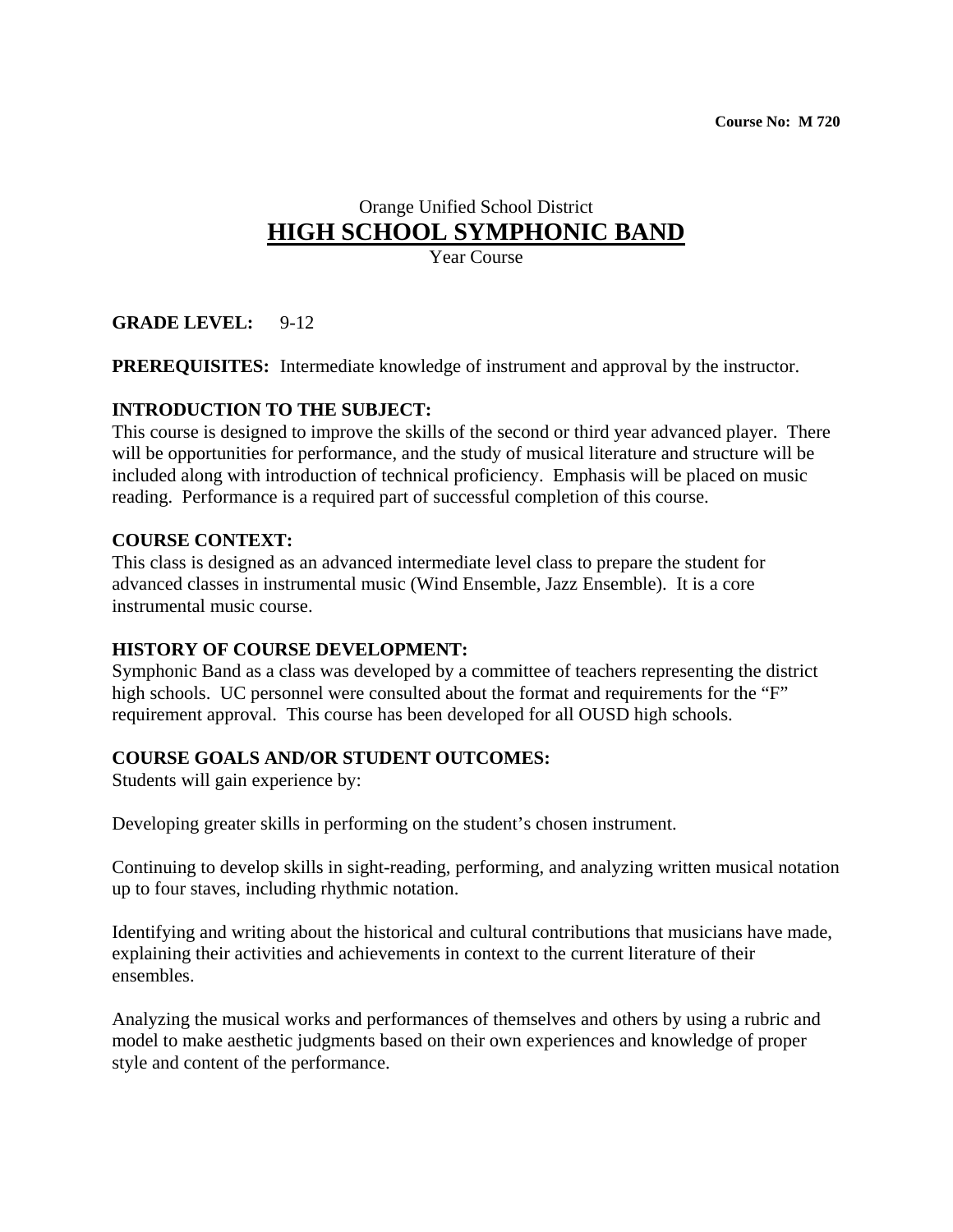Applying what they have learned about proper performance and evaluate themselves in concerts and adjudicated festivals that are scheduled for their ensemble using a teacher supplied rubric.

#### **COURSE OBJECTIVES:**

## **BY THE END OF THE COURSE THE STUDENT WILL BE ABLE TO:**

Students of Symphonic Band will be able to meet the following Music Standards, Grades 9-12 Proficient from the Visual and Performing Arts Content Standards for California Public Schools, Kindergarten Through Grade Twelve:

#### ARTISTIC PERCEPTION

*Processing, Analyzing, and Responding to Sensory Information Through the Language and Skills Unique to Music* (Standard 1.0, Grades 9-12 Proficient). *Students read, notate, listen to, analyze, and describe music and other aural information, using the terminology of music.* 

Read an instrumental part of the instrument they play.

Explain how the elements of music are used.

Transcribe simple songs when presented aurally, into melodic and rhythmic notation (level of difficulty 2; scale 1-6).

Sight-read music accurately and expressively (level of difficulty 3; scale 1-6) on their chosen instrument.

Identify and explain a variety of compositional devices and techniques used to provide unity, variety, tension, and release in aural examples.

#### CREATIVE EXPRESSION

*Creating, Performing, and Participating in Music* (Standard 2.0, Grade 9-12 Proficient). *Students apply instrumental music skills in performing a varied repertoire of music. They compose and arrange music and improvise melodies, variations, and accompaniments, using digital/electronic technology when appropriate.* 

Play a repertoire of instrumental music from various genres, styles, and cultures with expression, technical accuracy, tone quality, and articulation in both large and small ensembles.

Perform music written in full band format.

Perform in a small ensembles format.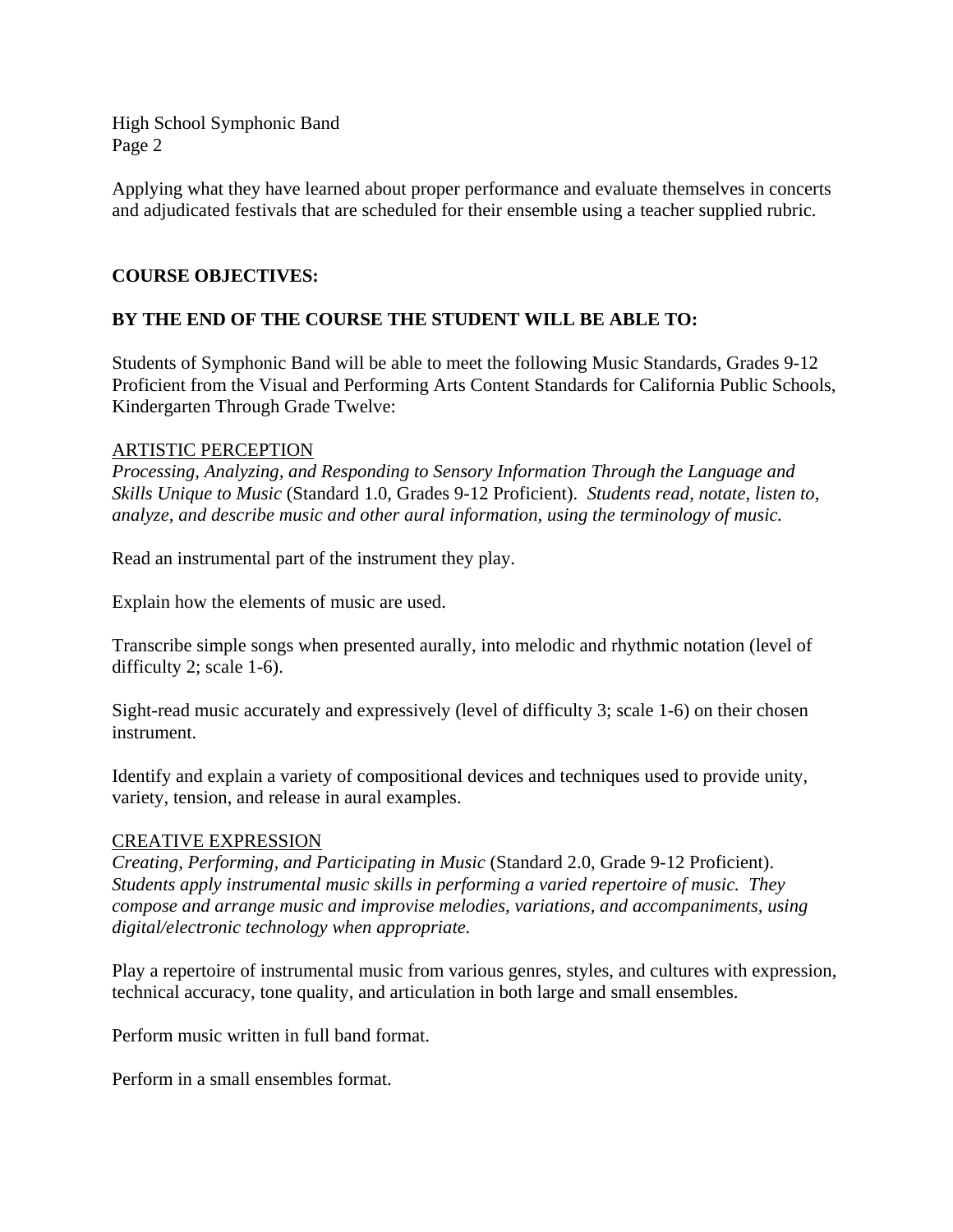At a beginning or better level, compose simple melodic passages using the basic elements of music.

Improvise a melodic line over a given chord progression.

#### HISTORICAL AND CULTURAL CONTEXT

*Understanding the Historical Contributions and Cultural Dimensions of Music* (Standard 3.0, Grades 9-12 Proficient). *Students analyze the role of music in past and present cultures throughout the world, noting cultural diversity as it relates to music, musicians, and composers.* 

Using their current repertoire, identify a music genre, trace its evolution, and cite well-known musicians associated with it.

Perform music from various cultures and time periods.

#### AESTHETIC VALUING

*Responding to, Analyzing, and Making Judgments About Works in Music* (Standard 4.0, Grades 9-12 Proficient). *Students critically assess and derive meaning from works of music and the performance of musicians, in a cultural context according to the elements of music and aesthetic qualities.* 

Develop specific criteria for making critical evaluations of the quality and effectiveness of performances, compositions, arrangements, and improvisations.

Using the evaluation criteria, evaluate their own performances and the performances of others' ensembles.

Describe the means used to create images or evoke feelings and emotions in musical works from various cultures represented in their repertoire.

#### CONNECTIONS, RELATIONSHIPS, AND APPLICATIONS

*Connecting and Applying What is Learned in Music to Learning in Other Art Forms and Subject Areas and to Careers* (Standard 5.0, Grades 9-12 Proficient). *Students apply what they have learned in music across the subject areas. They develop competencies and creative skills in problem solving, communication, and management of time and resources that contribute to lifelong learning skills. They learn about careers in and related to music.* 

Demonstrate an understanding of the different roles that musicians have in our culture (i.e., soloist, band/choir member, teacher, advertising, religious leader, arranger, composer, etc.).

Apply some aspect of his/her repertoire to another class in his/her current class schedule (i.e., song text for English, historical relationships in History, etc.).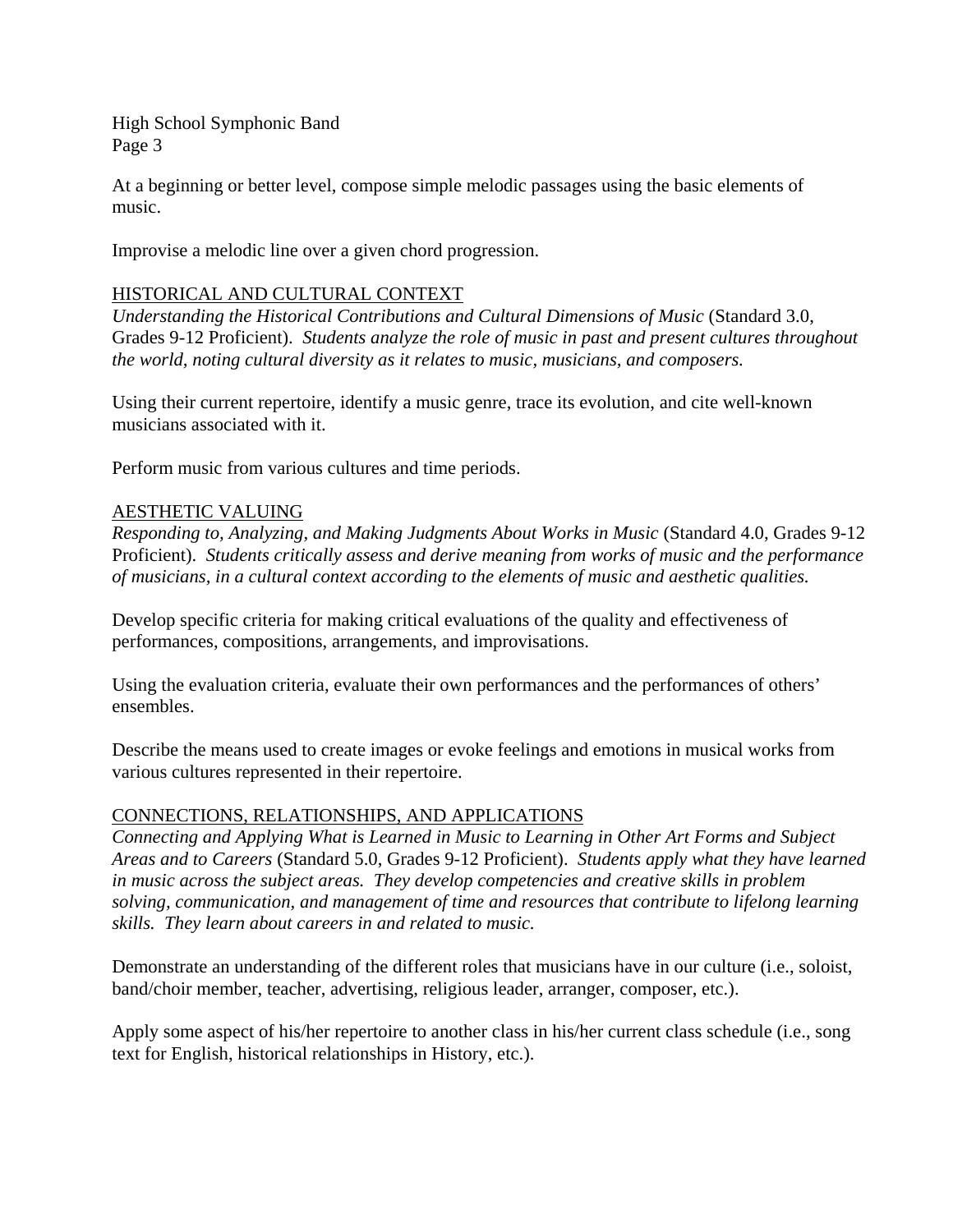Research and demonstrate an understanding of career opportunities and job functions in the field of music.

## **COURSE OVERVIEW AND APPROXIMATE UNIT TIME ALLOTMENTS: WEEKS**

| I. | Performance Practices, Musicianship and Music Theory<br>Week 1 Ongoing |                                                        |                                                              |                     |  |
|----|------------------------------------------------------------------------|--------------------------------------------------------|--------------------------------------------------------------|---------------------|--|
|    | A.                                                                     | Continue reinforcement of sound production             |                                                              |                     |  |
|    |                                                                        | 1.                                                     | Breathing: concepts and exercises (level of                  |                     |  |
|    |                                                                        |                                                        | difficulty 3; scale $1-6$ )                                  |                     |  |
|    |                                                                        | 2.                                                     | Posture: body, instrument, hand position                     |                     |  |
|    |                                                                        | 3.                                                     | Proper seating and music stand placement                     |                     |  |
|    |                                                                        | 4.                                                     | Review instrument maintenance/hygiene                        |                     |  |
|    |                                                                        | 5.                                                     | Technique: combination of articulation studies               |                     |  |
|    |                                                                        |                                                        | to include slurs and staccatos using eighth notes            |                     |  |
|    |                                                                        |                                                        | (level of difficulty 4; scale 1-6)                           |                     |  |
|    | <b>B.</b>                                                              |                                                        | Review musical elements (level of difficulty 3-4; scale 1-6) | Week 1 Ongoing      |  |
|    |                                                                        | 1.                                                     | Rhythm                                                       |                     |  |
|    |                                                                        | 2.                                                     | Harmony                                                      |                     |  |
|    |                                                                        | 3.                                                     | Texture                                                      |                     |  |
|    |                                                                        | $\overline{4}$ .                                       | Tempo and dynamics                                           |                     |  |
|    |                                                                        | 5.                                                     | Timbre                                                       |                     |  |
|    |                                                                        | 6.                                                     | Form: symphony, overture, concerto, suite                    |                     |  |
|    |                                                                        | 7.                                                     | Meter: mixed, duple and triple                               |                     |  |
|    | C.                                                                     |                                                        | Music notation                                               | Week 3 Ongoing      |  |
|    |                                                                        | Sight-reading (level of difficulty 3; scale 1-6)<br>1. |                                                              |                     |  |
|    |                                                                        | 2.                                                     | Writing                                                      |                     |  |
|    |                                                                        |                                                        | Transcribe melodic and rhythmic notation<br>a.               |                     |  |
|    |                                                                        |                                                        | (level of difficulty 1-2; scale 1-6)                         |                     |  |
|    |                                                                        |                                                        | Major scales<br>$\mathbf{b}$ .                               |                     |  |
|    | D.                                                                     | Music Ensemble                                         |                                                              | Week 1 (Semester 2) |  |
|    |                                                                        | 1.                                                     | Listening                                                    |                     |  |
|    |                                                                        |                                                        | Compare styles in folk genres, various<br>a.                 |                     |  |
|    |                                                                        |                                                        | cultures and time periods                                    |                     |  |
|    |                                                                        |                                                        | Analyze historical content and style<br>$\mathbf b$ .        |                     |  |
|    |                                                                        |                                                        | Evaluate self and group<br>$\mathbf{c}$ .                    |                     |  |
|    |                                                                        | 2.                                                     | Performing                                                   |                     |  |
|    |                                                                        |                                                        | Solos: various genres, styles, technical<br>a.               |                     |  |
|    |                                                                        |                                                        | accuracy, tone quality                                       |                     |  |
|    |                                                                        | 3.                                                     | Creating                                                     | Week 1 (Semester 2) |  |
|    |                                                                        |                                                        | Compose and arrange music for a variety<br>a.                |                     |  |
|    |                                                                        |                                                        | of instrumentation                                           |                     |  |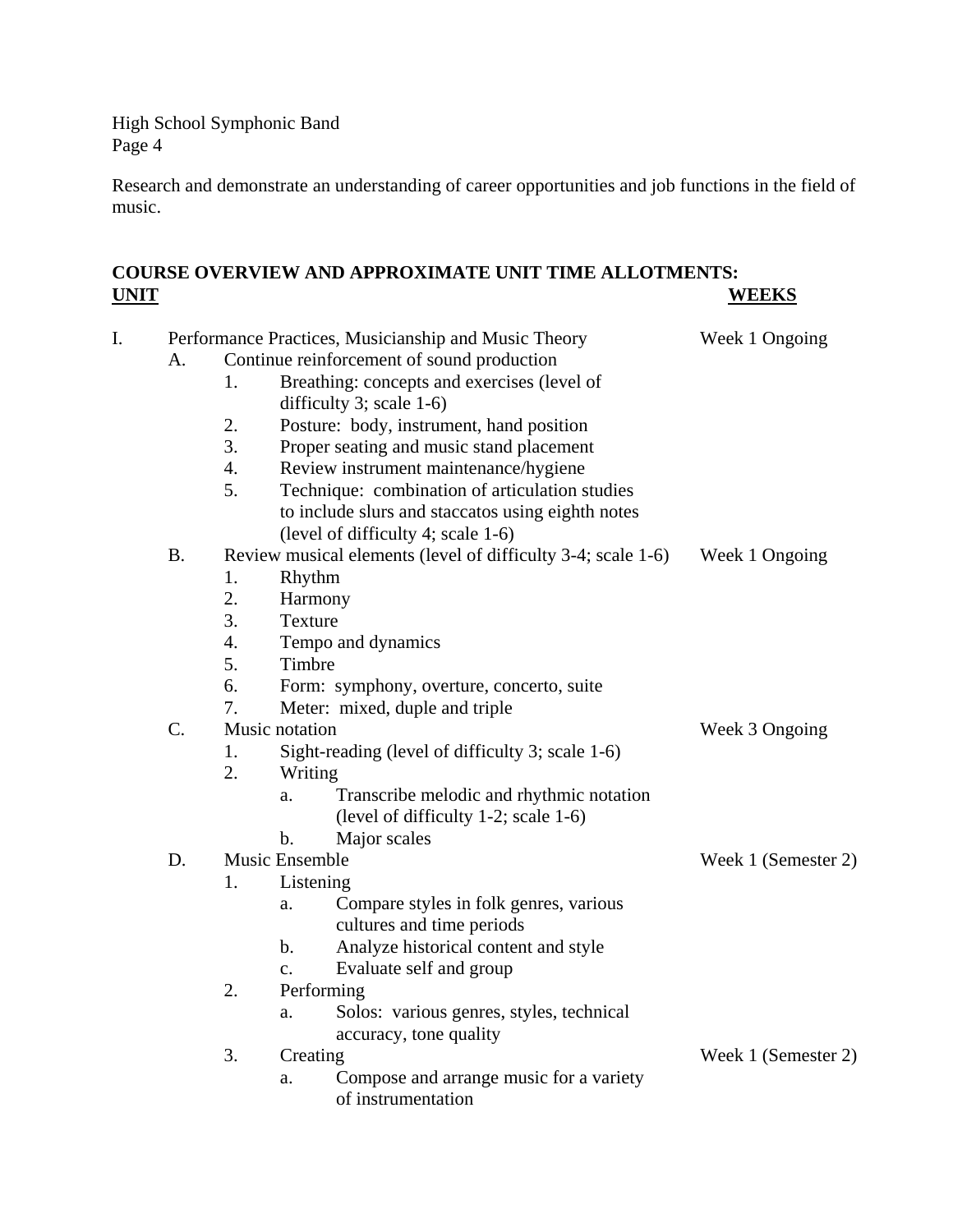|      |                                                                                    |                   | Improvisation to include melodies over<br>$\mathbf b$ .<br>chord progressions and harmonizing parts | <b>WEEKS</b>                   |
|------|------------------------------------------------------------------------------------|-------------------|-----------------------------------------------------------------------------------------------------|--------------------------------|
| II.  | Historical and Multi-Cultural: Social and Historic Influences<br>of Selected Music |                   |                                                                                                     | Week 5 (Semester 2)<br>Ongoing |
|      | A.                                                                                 |                   | Multi-cultural music contributions                                                                  |                                |
|      |                                                                                    | 1.                | Analyzing distinctive cultural idioms<br>throughout various time periods                            |                                |
|      |                                                                                    | 2.                | Expand knowledge of musicians and their<br>contributions in various cultures                        |                                |
|      | <b>B</b> .                                                                         | Personal heritage |                                                                                                     |                                |
|      |                                                                                    | 1.                | Comparing individual heritages in music<br>through historical or cultural context                   |                                |
| III. |                                                                                    | Performance       |                                                                                                     | Week 1 Ongoing                 |
|      | A.                                                                                 |                   | Selection of music (level of difficulty 4; scale 1-6)                                               |                                |
|      | <b>B.</b>                                                                          |                   | Rehearsal techniques                                                                                |                                |
|      |                                                                                    | 1.                | Warm-up, emphasize technical accuracy<br>and articulation                                           |                                |
|      |                                                                                    | 2.                | Interpret and perform accurately and expressively                                                   |                                |
|      |                                                                                    | 3.                | Closure and clean up                                                                                |                                |
|      | $C$ .                                                                              |                   | Evaluation of performance                                                                           | Week 9 Ongoing                 |
|      |                                                                                    | 1.                | Analyze and critique group's performance                                                            |                                |
|      |                                                                                    | 2.                | Self-analysis of performance                                                                        |                                |

## **TEXTS AND SUPPLEMENTAL MATERIALS**

No text is universally applicable to this class. Music and materials are selected by the instructor according to the needs of the performance and performers. Suggested music will include pieces taken from various cultures and musical eras, which support the course objectives.

## **INSTRUCTIONAL METHODS AND STRATEGIES**

Instructional methods include individual practice, small group practice, large group rehearsal, lecture, demonstration, discussion, reading, and writing. Small and large group work, student presentation, observation, field study, guest artists/presenters, recordings, films, video, Internet and other technologies, such as use of DAT machines and computer editing of sound tracks.

## **ASSESSMENT METHODS AND/OR TOOLS**

Assessment methods include ongoing evaluation of the student's progress by the instructor through the mediums of observation, listening evaluation and portfolio assessment. Individual testing of part knowledge, and observation of participation in performances will be part of the overall evaluation. Final assessment is student performance, written exams and portfolio completion.